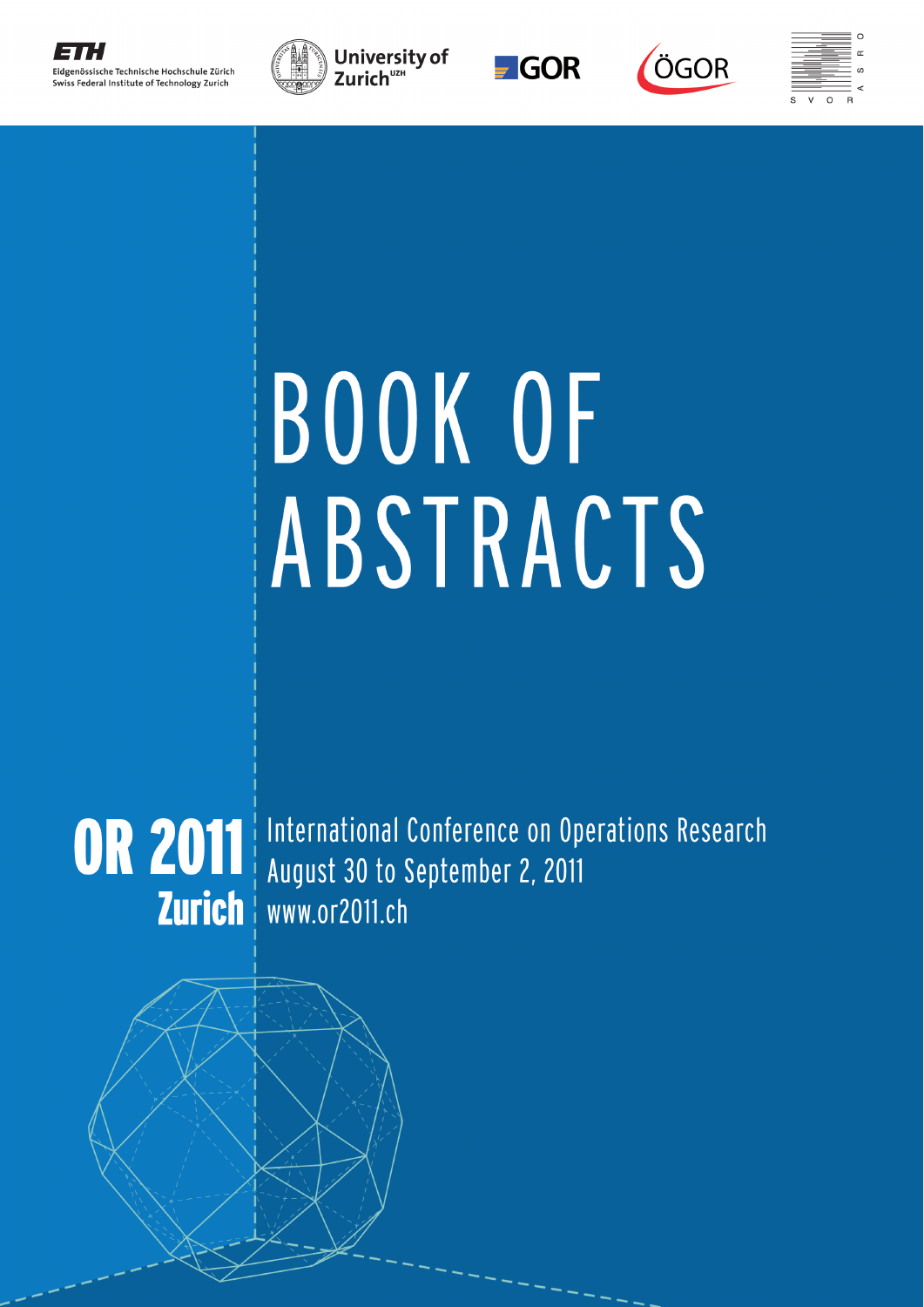Strijov V.V. Invariants and model selection in forecasting // International Conference on Operations Research, 2011 : 133.

# Imprint

# **Publisher**

IFOR, Institute for Operations Research, ETH Zurich, Rämistrasse 101, 8092 Zurich Chair for Quantitative Business Administration, University of Zurich, Moussonstrasse 15, 8044 Zurich

# **EURO-Online**

Bernard Fortz, EURO-Online Webmaster, Brussels, Belgium

# **Printing**

Kohler Satz + Druck AG, Zurich Paper: FSC Mixed Sources